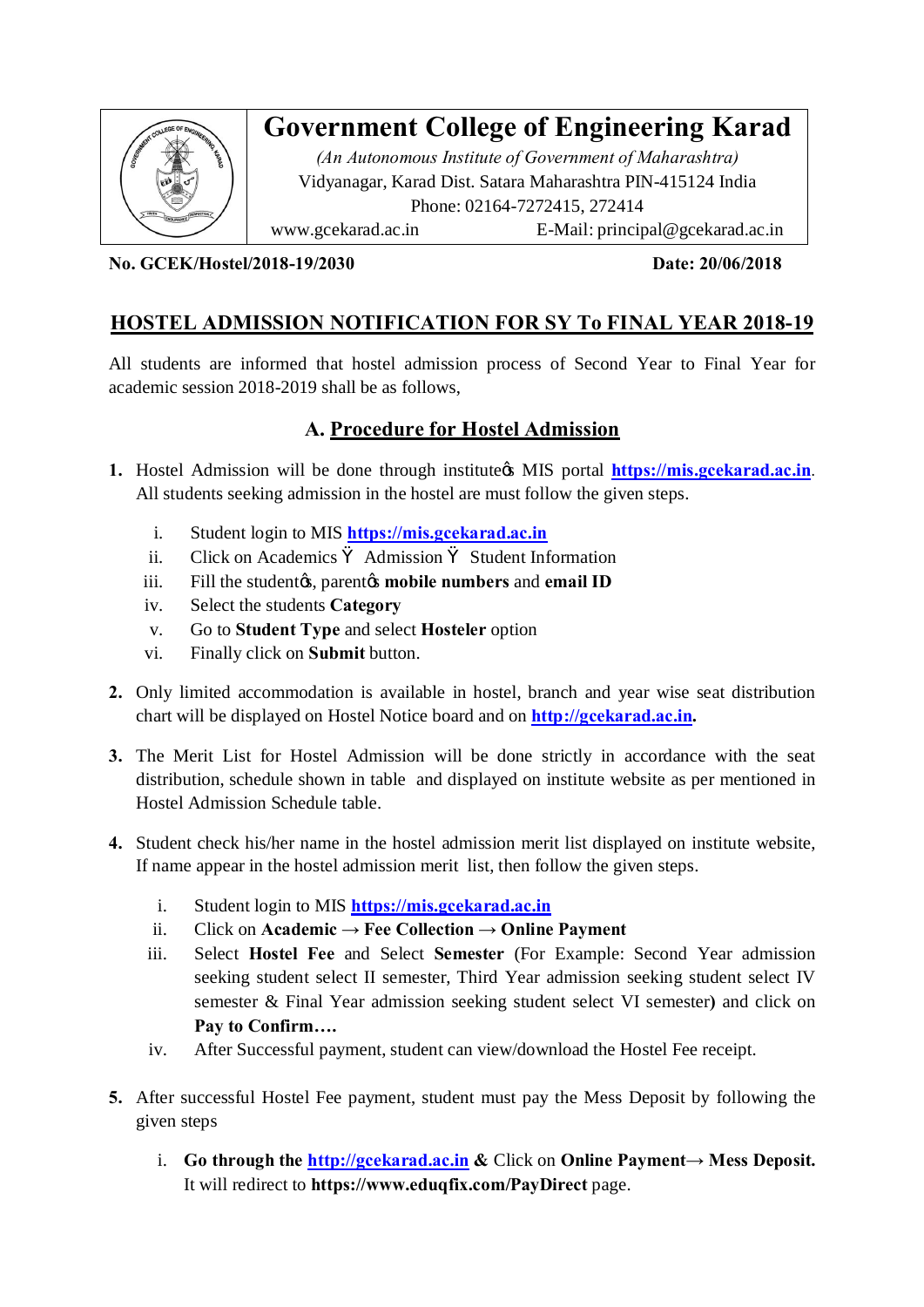- ii. Make sure **Institute** dropdown showing the **Government College of Engineering Karad** & select **Hostel Name\*** from branch list and click on **Continue..** (\*Hostel name shown in front of student name in Hostel Merit list displayed on website)
- iii. Student will type his/her Registration Number in the **Registration No.** field.
- iv. After login student have enter the basic details and select their Mess Deposit and click on Continue and Payí.
- v. After Successful payment, student can download the fee receipt.
- **6.** The room in the hostel will be provided to the students only after the **paying Hostel Fee and Mess Deposit. No Need to Submit any Form, Fee Receipt to any where.**

|            |                                                                           | Hostel Fee (Rs.) |              |
|------------|---------------------------------------------------------------------------|------------------|--------------|
| Sr.<br>No. | <b>Fee Heads</b>                                                          |                  | <b>SC/ST</b> |
| 01         | <b>Hostel Admission</b>                                                   | 500              |              |
| 02         | Maintenance                                                               | 3000             | 3000         |
| 03         | <b>Table Charges</b>                                                      | 3000             | 3000         |
| 04         | <b>Medical Charges</b>                                                    | 200              | <b>200</b>   |
| 05         | *Caution Money (Refundable & Only applicable for new Admission in Hostel) | 1000             | 1000         |
|            | <b>Total</b>                                                              | 7700             | 7200         |

#### **B. HOSTEL FEE STRUCTURE FOR 2018-2019**

### **C. MESS DEPOSIT FOR 2018-19**

| Sr.No. | <b>Fee Heads</b>      | <b>Deposit for Girls (in Rs.)</b> | <b>Deposit for Boys (in Rs.)</b> |
|--------|-----------------------|-----------------------------------|----------------------------------|
|        | Mess Deposit Odd Sem  | 7750                              | 9350                             |
| 02     | Mess Deposit Even Sem | 7750                              | 9350                             |

**(Note: - Mess Fees is fixed, No refund will be done.)**

### **D. HOSTEL ADMISSION SCHEDULE SY TO FINAL FOR 2018-19**

| Sr.No. | <b>Admission Procedure</b>                                             | Date                          | <b>Remark</b>                                                          |
|--------|------------------------------------------------------------------------|-------------------------------|------------------------------------------------------------------------|
| 01     | Filling and Submission of Online<br>Application through MIS            | $20/06/2018$ to<br>24/06/2018 | Apply Online through MIS Login                                         |
| 02     | Display of Merit List Round-I                                          | 26/06/2018                    | Display on www.gcekarad.ac.in                                          |
| 03     | Pay Hostel Fee & Mess Deposit                                          | $26/06/2018$ to<br>29/06/2018 | Hostel Fee Procedure Step No. 4 &<br>Mess Deposit Procedure Step No. 5 |
| 04     | Display of Merit List Round-II                                         | 30/06/2018                    | Display on www.gcekarad.ac.in                                          |
| 05     | Pay Hostel Fee & Mess Deposit                                          | 30/06/2018 to<br>02/07/2018   | Hostel Fee Procedure Step No. 4 &<br>Mess Deposit Procedure Step No. 5 |
| 06     | Waiting List display/operated with<br>whole procedure (If Any Vacancy) | 03/07/2018                    | Upto $01:00$ pm                                                        |
| 07     | Pay Mess Deposit of Even Semester                                      | December 2018                 | Mess Deposit Procedure Step No. 5                                      |